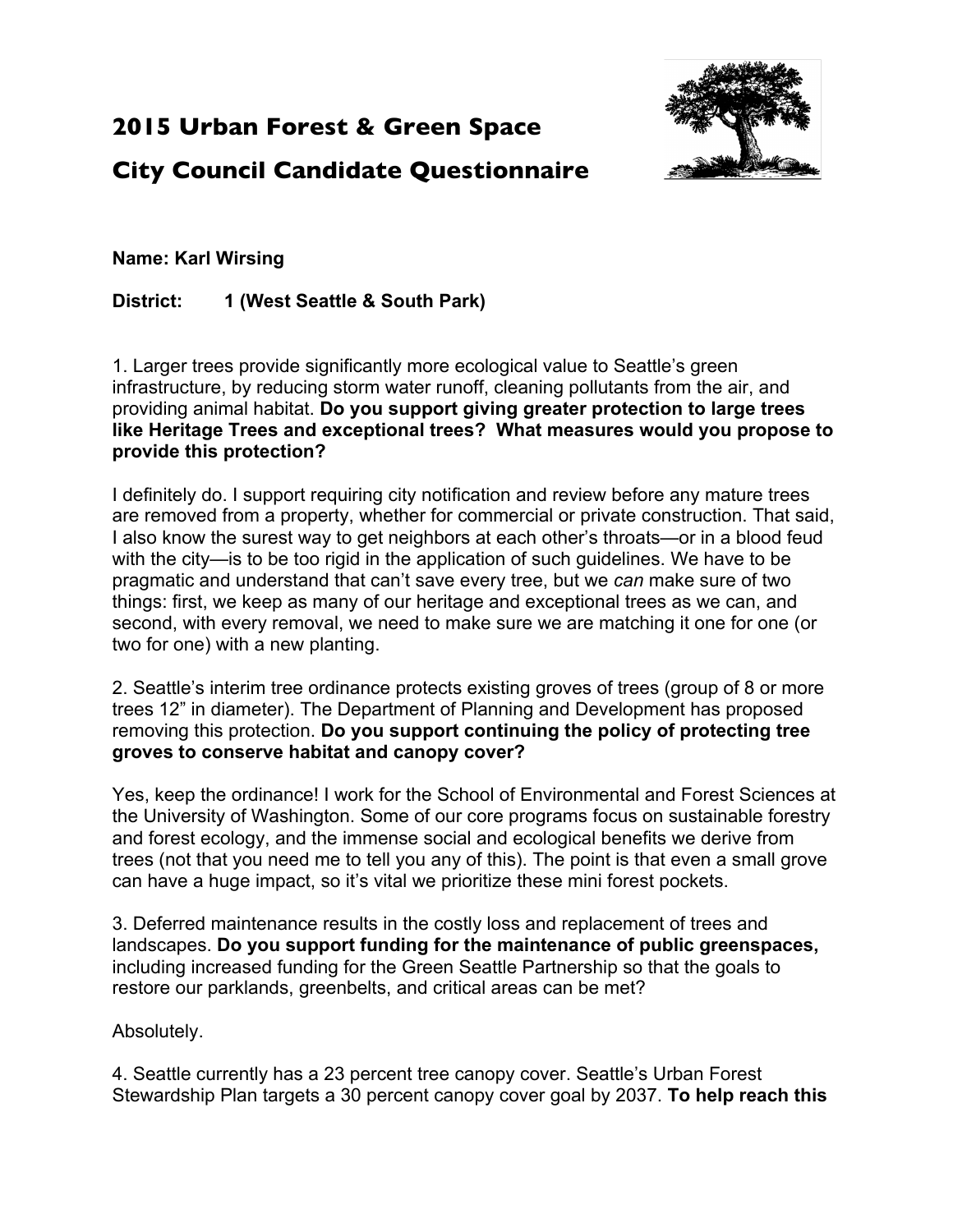#### **goal, do you support strengthening tree protection by requiring permits to remove trees on private property?**

Yes, I do! To me, every big tree we cut down is heartbreaking, but property owners often have real and important reasons for removing a tree. So we need to be respectful of their interests, as well, and make sure the process of acquiring a permit doesn't become too onerous, opaque or inflexible.

5. Seattle is one of the very few urban environments that still boasts an extensive, diverse, and impactful urban fruit tree canopy. Over the last six years, over 80,000 pounds of fruit has been gleaned from public and private property, and donated into the emergency food system. **Do you support funding to continue the maintenance of fruit trees on public land and gleaning of fruit from private property for food banks?**

Yes! So smart, so creative, such a great idea.

6. Seattle is one of the fastest growing cities in the United States. Over the last two years, there has been a 25 percent increase in apartment building, which often involves the destruction of single-family homes that provide open space and trees. In 2014, Seattle reports that it has 5,546 acres of designed parkland plus natural areas. The Trust for Public Lands 2014 report places Seattle's ranking among the 200 largest U.S. cities as 188th -- that's 12th from the bottom. **What do you propose to stop this loss of open space, and to increase open space in the city?**

One of my central campaign platforms is the need to aggressively preserve parks and green spaces and undeveloped land. The latter, in particular, disappears just about anytime we blink, yet as Seattle grows, those empty plots will grow increasingly precious. I would support setting aside as many of those plots as possible—either through city ownership or through partnerships with residents and businesses—for longterm ecological protection. I would also support re-focusing new development on lots that have previously been built on—and are now either empty, abandoned or otherwise in need of major work. Don't surrender open space unless it is absolutely necessary; and even then, try to find another way!

7. The Seattle 2035 Comprehensive Plan calls for the addition of 1400 acres of open space by 2035 to accommodate population growth. **What is your opinion of this goal? What ideas do you have to achieve this goal? Do you support this goal and saving current surplus city properties to help meet this goal?**

Yes! I enthusiastically support the city hanging onto surplus property, and I'm very uncomfortable with the city selling land as a revenue stream (which feels immensely shortsighted). Not everything we set aside has to end up as a fully formed park with major maintenance requirements. Natural areas come in all types and sizes, and the first step is simply making sure we don't give up the unused ground we still have. Doing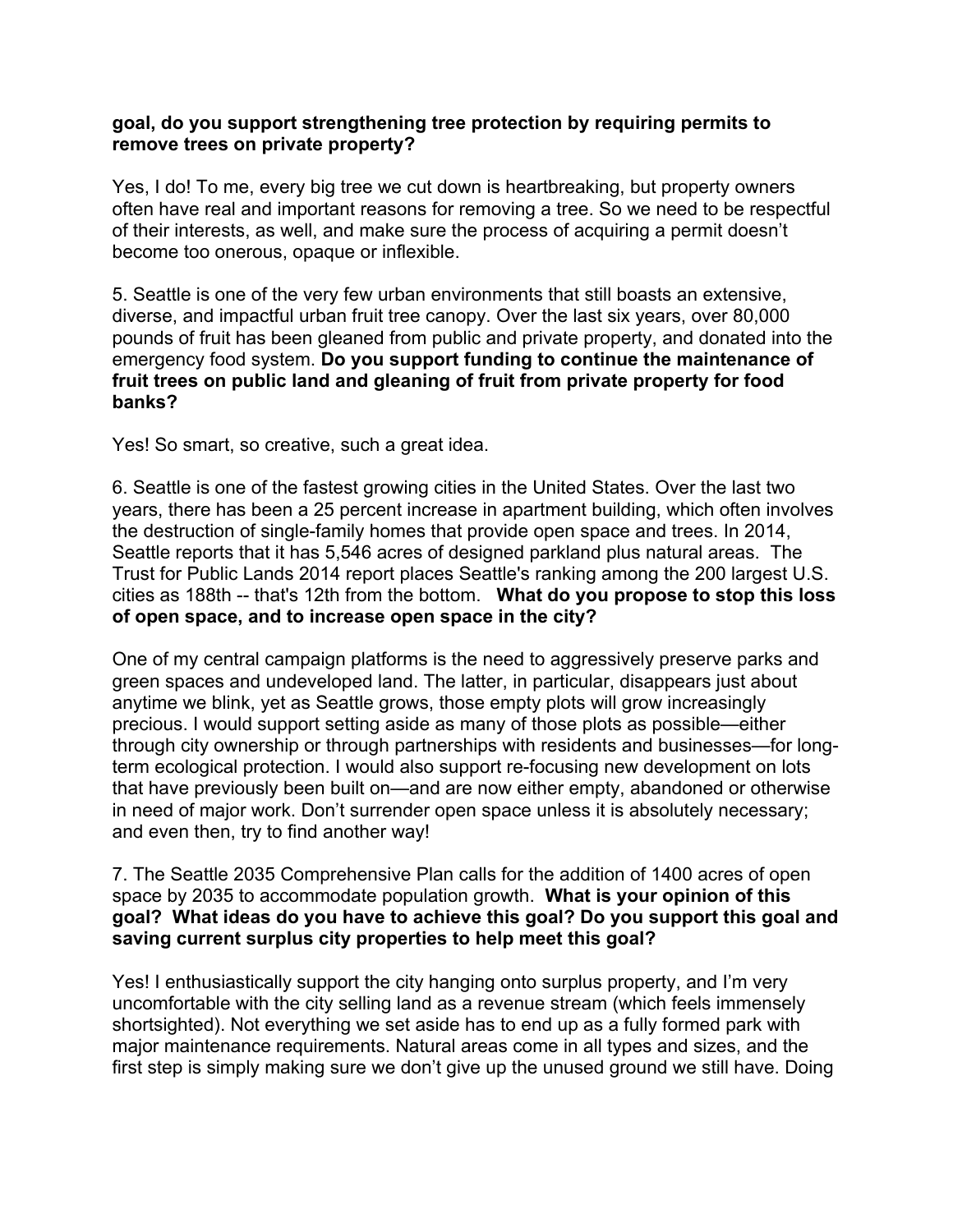something as simple as planting a few trees on a lot can help us make sure we have large, healthy, mature trees for future Seattleites to enjoy.

8.Currently, the Department of Planning and Development is responsible for drafting the urban forest ordinance. **Do you support the Mayor and City Council appointing a citizens committee to prepare a draft urban forest ordinance instead, such as the Parks Legacy Committee and Parks and Green Spaces Citizens' Advisory Committee?**

That sounds like a good move, especially since the first priority should be preserving Seattle's urban forest, and then working development projects and goals around those baseline urban forest values—not the other way around.

9. The Department of Planning and Development is proposing to reduce the current long-term tree canopy aspirational goal in the Seattle Comprehensive Plan from 40 percent to 30 percent. **Do you support maintaining the 40 percent long-term goal in the Seattle 2035 Comprehensive Plan?**

Yes!!

10. Trees and open space offer a number of community benefits: increased housing values; decreased rates of crime; offering protection against climate change; filtering stormwater run-off; and quality of life for communities. **Share with us your favorite tree or memory of an open space and why you support continued investment in these community resources.**

When I first flew into Seattle years ago, I felt like I was landing in a foreign country. The city exudes an overwhelming freshness, and so much of that springs from our deep forests and evergreen canopy. My oldest brother Aaron, who is a professor of wildlife ecology at UW, took me on my first hikes in the Pacific Northwest on those visits. Hiking with Aaron is like having your own pocket naturalist, as he gushes about all sorts of forest and wildlife facts along the way, like how to identify our native species by their bark (including Western red cedar, Douglas-fir and hemlocks). He was especially giddy when he showed me the old-growth forests around Mount Rainier. You simply have to be awed by these ancient giants, knowing all they've lived through and all they provide for the ecosystem. I was hooked, and I still get excited at the sight of even a single Douglas-fir rising from a neighborhood. So I will do everything I can to keep our canopy flourishing and protected—and to keep growing the next generation of trees to enchant future generations of Seattleites.

Please add any clarifications or comments you would like to convey to us regarding the questions above, or on protecting trees and the urban forest and open space in general.

This is one of my favorite subjects, and one of my most passionate campaign issues. Having lived in many other cities, from Chicago to Boston to Atlanta to Washington,